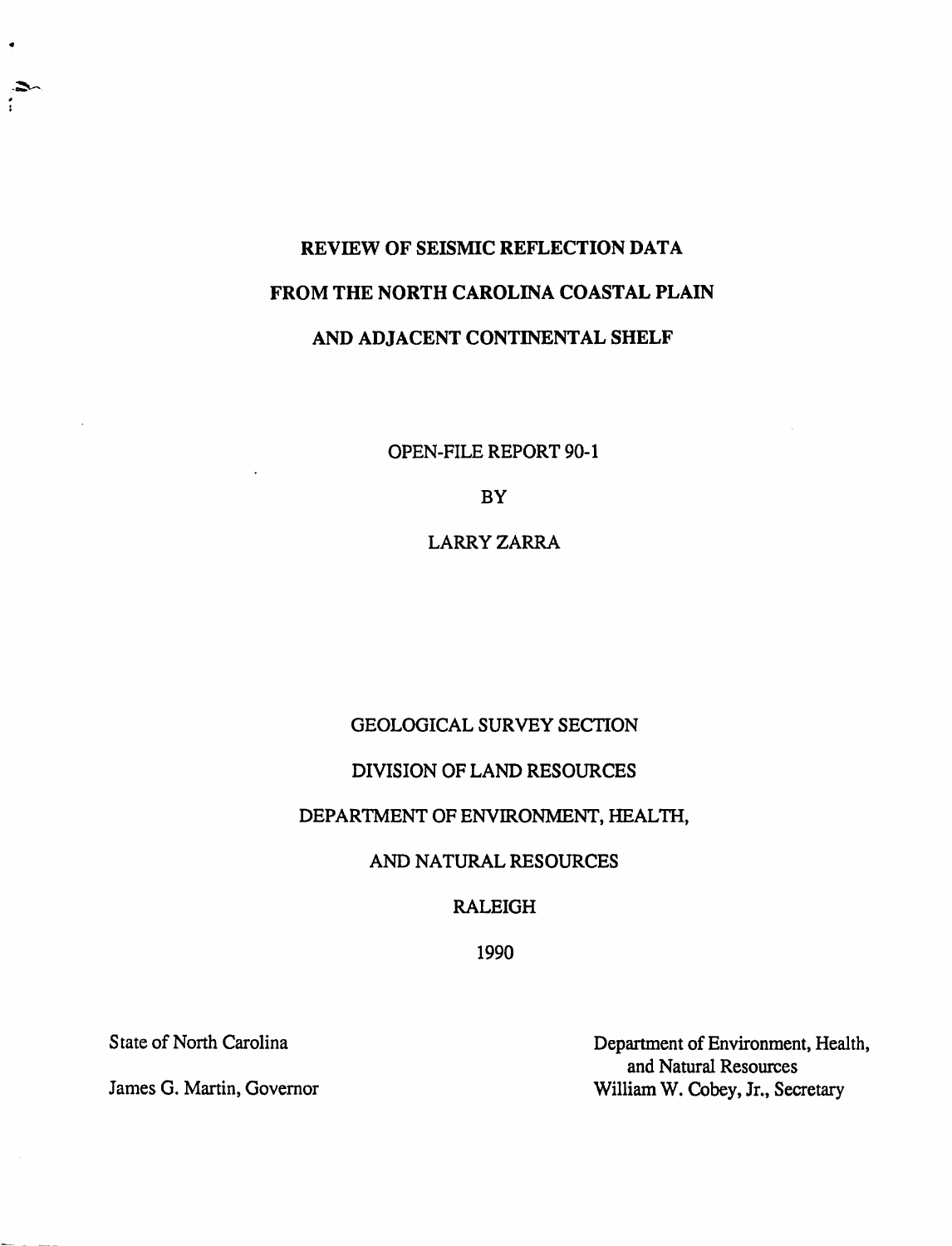| CONTENTS |
|----------|
|----------|

 $\hat{\boldsymbol{\theta}}$ 

 $\mathcal{P}$ 

| Availability of North Carolina Geological Survey's seismic reflection data  6 |  |
|-------------------------------------------------------------------------------|--|
|                                                                               |  |
|                                                                               |  |
|                                                                               |  |
| Appendix 1. Key parameters which characterize seismic lines on file           |  |
| Appendix 2. Location maps for available seismic data from the                 |  |
|                                                                               |  |

## FIGURES

| 1. | Map of eastern North Carolina showing locations for the multi-channel<br>seismic-reflection profiles on file at the North Carolina Geological  |  |  |  |
|----|------------------------------------------------------------------------------------------------------------------------------------------------|--|--|--|
| 2. | A segment of Seismic line G-2 north of its intersection with seismic lines<br>G-1 and G-16 and the Mobil #2 well. Major seismic packages and a |  |  |  |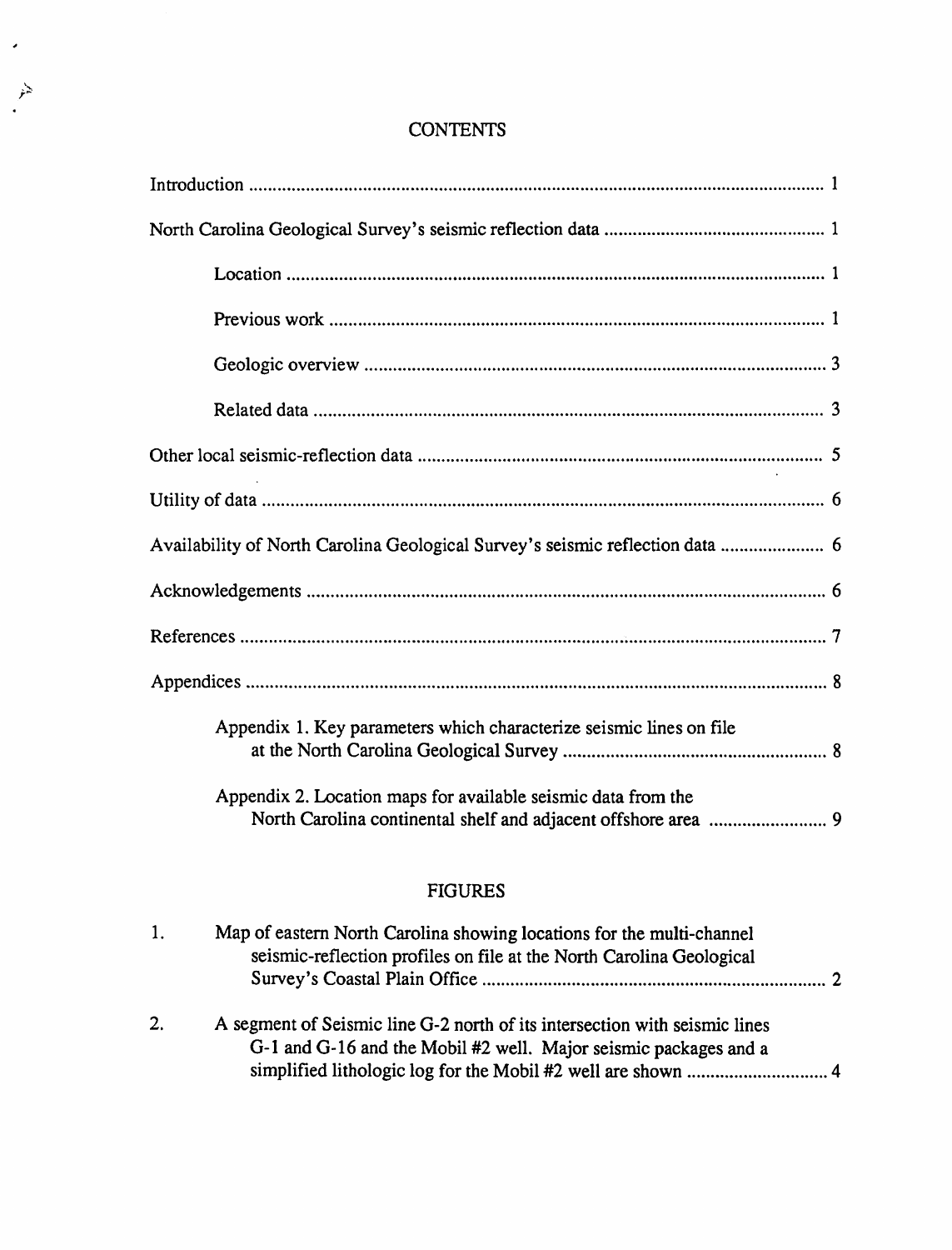#### INTRODUCTION

This report reviews available seismic-reflection data from North Carolina's continental shelf and adjacent offshore region. Data on file at the North Carolina Geological Survey includes almost 600 miles of multi-channel seismic-reflection proftIes from the northeastern Coastal Plain of North Carolina. The stratigraphic interval represented on these seismic lines includes the lower Neogene, Paleogene, Cretaceous, and crystalline basement. Other relevant data sources on file at the North Carolina Geological Survey include geologic reports, well samples, well logs, and synthetic seismograms.

This report also lists sets of seismic data from the North Carolina shelf and offshore area which were collected by agencies of the federal government and various academic institutions. The geographic coverage of these data sets is shown in Appendix 2.

#### NORTH CAROLINA GEOLOGICAL SURVEY'S SEISMIC REFLECTION DATA

#### Location

Cities Service Oil and Gas Corporation donated paper copies of 24 lines (597 miles) of multi-channel seismic-reflection data to the North Carolina Geological Survey. These are divided into three subsets by geographic coverage. Key parameters which characterize the seismic lines are listed in Appendix 1. These seismic lines were acquired by the indicated seismic contracting companies for Cities Service Oil and Gas Corporation in 1972.

The largest subset consists of 16 lines (393.3 miles) of 12-fold common depth point stack (CDPS) data recorded to 4 seconds two-way travel time. Geophysical Service, Incorporated (GSI) recorded these lines in state waters of Albemarle and Pamlico Sounds and adjacent waterways (figure 1).

The second subset consists of 6 lines (165.8 miles) of 24-fold CDPS data recorded to 7 seconds two-way travel time. Digicon recorded these lines just offshore from and parallel to the Outer Banks, from Cape Lookout to the Virginia boundary.

The third subset consists of 2 lines (37.9 miles) of 12-fold CDPS data recorded to 3 seconds two-way travel time. Western Geophysical recorded these lines onshore in Dare County, along U. S. 64 and U. S. 264.

#### Previous Work

Some of the seismic-reflection profiles on file at the North Carolina Geological Survey were discussed in recent reports. Six seismic lines (W-3, W-23, G-2, G-3, G-4, and G-9) were analyzed by Hoffman and others (1985) and Almy (1987). Hoffman and others (1985) reviewed these seismic lines along with data from five synthetic seismograms and eight wells. Distinctive features from the synthetic seismograms were correlated with lithofacies in the wells, and prominent seismic reflectors were characterized.

Seismic-reflection data and well data examined by Hoffman and others (1985) was interpreted further by Almy (1987). Almy also examined logs from 11 additional wells, nine of which also have synthetic seismograms. Based on this information, Almy divided the Cretaceous section into five units and constructed average and interval velocity maps and structure maps. Almy (1987) attributed control of depositional patterns of Cretaceous strata to topography of the crystalline basement and differential compaction of shelf sediments.

Underwood (1988) correlated and mapped the top of crystalline basement and four overlying seismic horizons on the 16 GSI seismic lines. His report includes discussions of reflector character, structure, and depositional setting for these seismic lines (Underwood, 1988). Additionally, Underwood calculated tables of average velocities from sonic logs from four wells, and provided these to the Survey.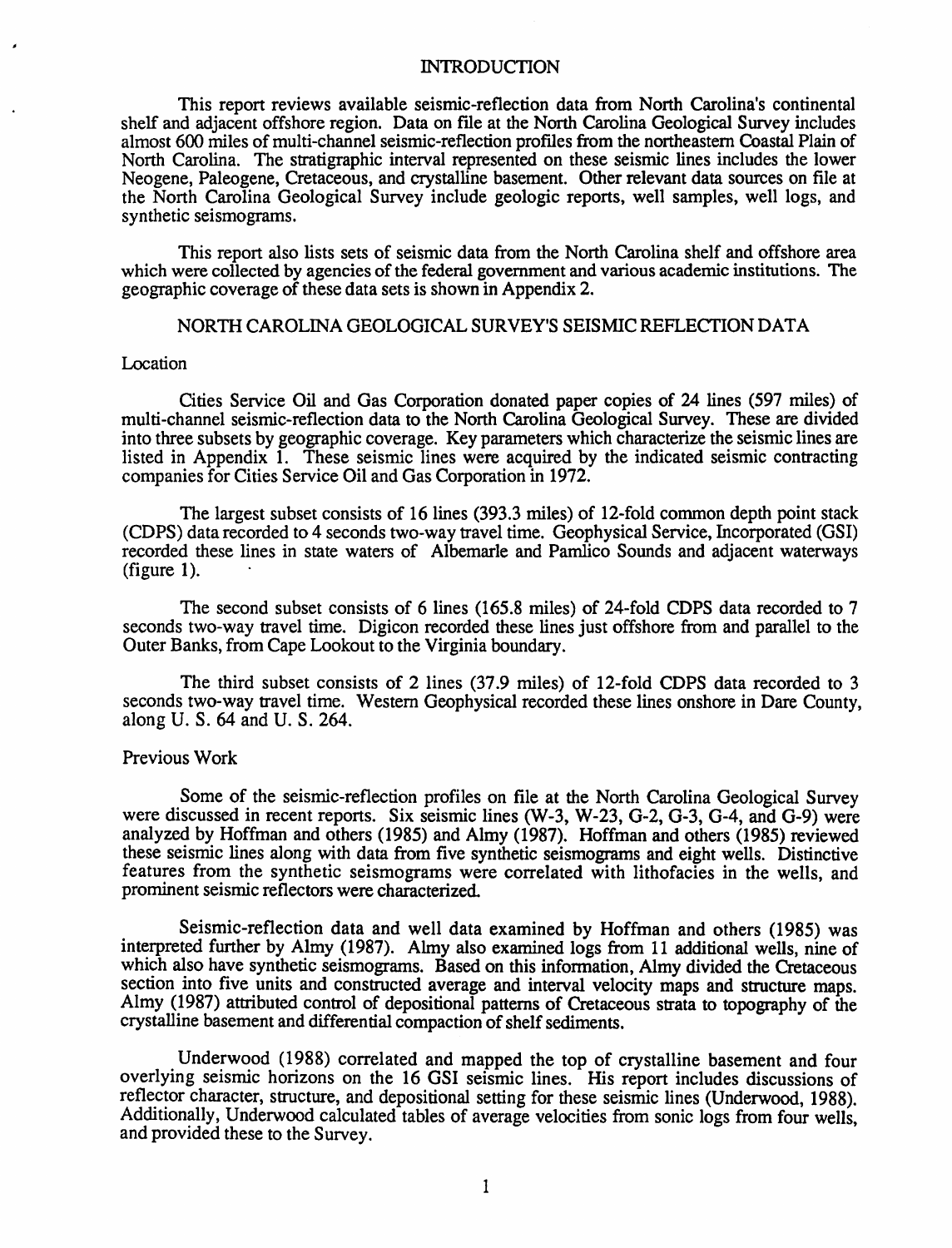

Figure 1. Map of eastern North Carolina showing locations for the multi-channel seismic-<br>reflection profiles on file at the North Carolina Geological Survey.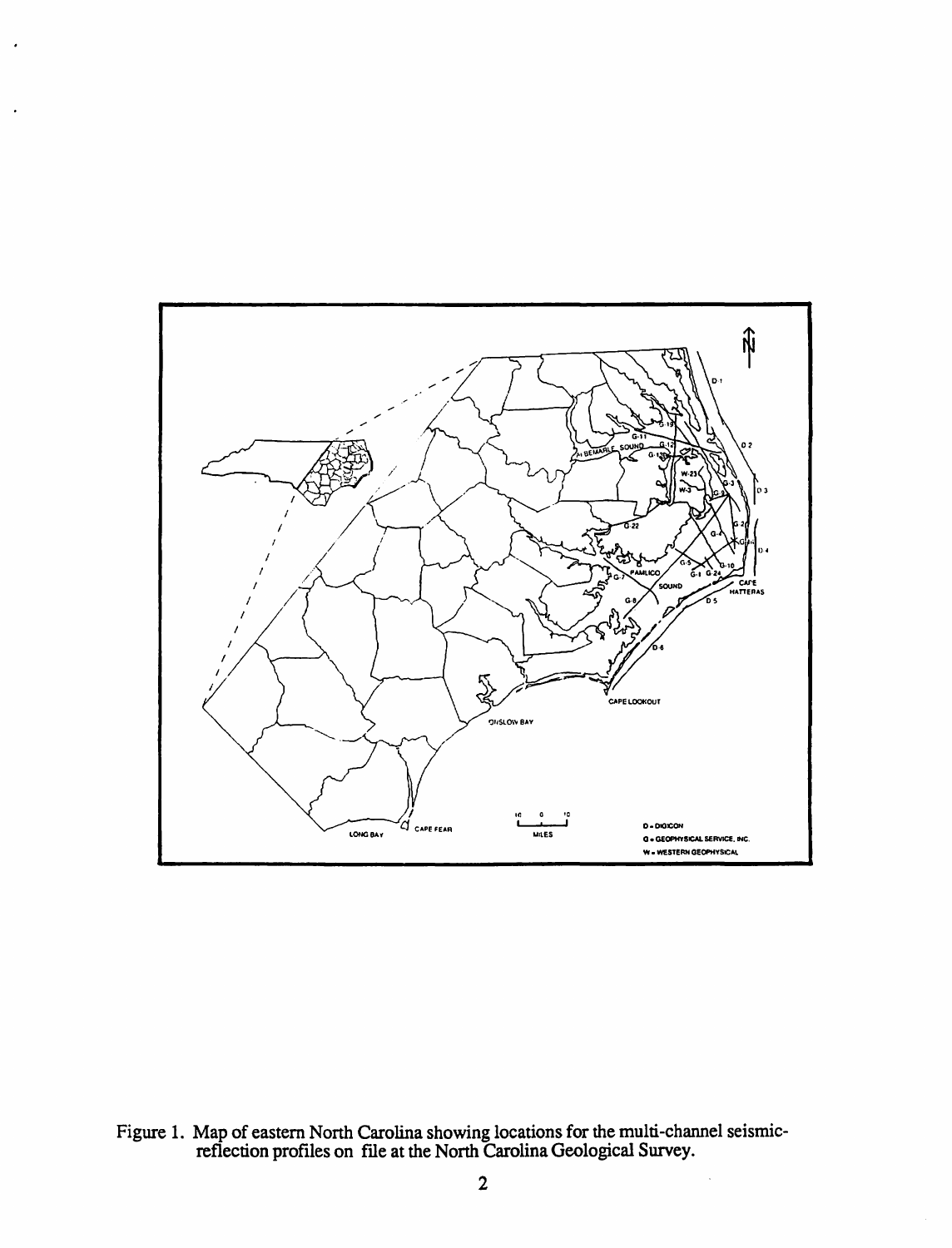Zarra (1989) integrated the seismic analysis of Underwood (1988) with paleontologic and well log data, and additional seismic interpretations. Zarra's study defined 26 depositional sequences and 26 sequence boundaries for the Lower Cretaceous to Quaternary subsurface section of the Pamlico and Albemarle Sounds. Sequence stratigraphic relationships were delineated by correlating seismic reflectors, foraminiferal biostratigraphy, and well logs (Zarra, 1989).

#### Geologic Overview

The Cretaceous and Paleogene stratigraphic section is composed of sedimentary rocks which are represented on the seismic profiles by parallel to subparallel reflectors with variable but generally good continuity (figure 2). The lithologic column on the left side of figure 2 illustrates the lithology of the Mobil #2 well (API # 32055-00004) which is located at the intersection of seismic lines 0-1, G-2, and 0-16 (see figure 1). Exceptions to the generally even and concordant alignment of reflectors include localized sigmoid clinoforms, channels, and truncation of reflectors by onlap, erosion, and faulting (Almy, 1987; Underwood, 1988; 2arra, 1989). An example of the localized sigmoid clinoforms occurs in the lower part of the Neogene section on figure 2. Popenoe (1985) documented similar features on nearby single channel seismic profiles. Above 0.2 to 0.3 seconds on the CDPS data, reflectors are not coherent. This upper interval encompasses half of the Neogene in the southeastern part· of the seismic network, and much of the Paleogene to the west and north.

The seismic horizon correlated to the top of crystalline basement is a prominent feature on the GSI and Western Geophysical seismic profiles (figure 2). On these profiles Underwood (1988) interpreted the top of basement at a trough between two generally continuous, high amplitude reflectors. This horizon ranges from 0.94 seconds at the west end of line G-l1 to 1.87 seconds at the east end of line G-16. Basement topography is generally even and is offset by numerous faults with little vertical displacement (Almy, 1987; Underwood, 1988). Erosional topography with relief up to 0.1 second occurs on the west half of lines 0-11 and G-19. Both Almy (1987) and Underwood (1988) interpreted minimal faulting extending into the overlying Lower Cretaceous strata.

With few exceptions, the overall quality of the seismic profiles is good for 18-year-old data. Some of the profiles contain restricted intervals of vertically aligned distortions which may be attributed to acoustic disturbances. Three of the profiles (G-3, G-12, and G-22) contain gaps equivalent to 32 to 145 shotpoints. Also, the western portions of lines G-7 and G-22 contain distorted areas.

#### Related Data

Information from wells constitutes an important auxiliary data set for seismic studies in the Coastal Plain of North Carolina. Descriptions of holdings and procedures for obtaining information from the North Carolina Geological Survey's repository of core, cuttings, and well logs was described by Hoffman and Nickerson (1988). Geographic locations of wells are given by Nickerson and Hoffman (1988).

The North Carolina Geological Survey maintains two computer flies, called Welldata and OiItest, for the State's Coastal Plain. The Welldata file lists key parameters for 555 stratigraphic test wells and water wells. A majority of these wells are between 50 and 500 feet deep, with a few ranging up to 1,600 feet deep. The Oiltest file lists key parameters for 120 petroleum exploration wells from the Coastal Plain plus 5 wells from the Sanford Triassic Basin. The Coastal Plain wells are between 168 and 10,044 feet deep, with a majority between 1,000 and 5,000 feet deep. Samples and/or well logs are available for all of the wells in the Welldata file and for more than 90 percent of the wells in the Oiltest file.

Nine of the State's oil and gas test wells are located on the North Carolina Geological Survey's seismic network; five of these are onshore in Dare County, three are in Pamlico Sound, and one is in Albemarle Sound. Synthetic seismograms are available for eight of these wells. Seven petroleum test wells are located within five miles of the seismic network. Synthetic seismograms are available for four of these wells. Synthetic seismograms are also available for six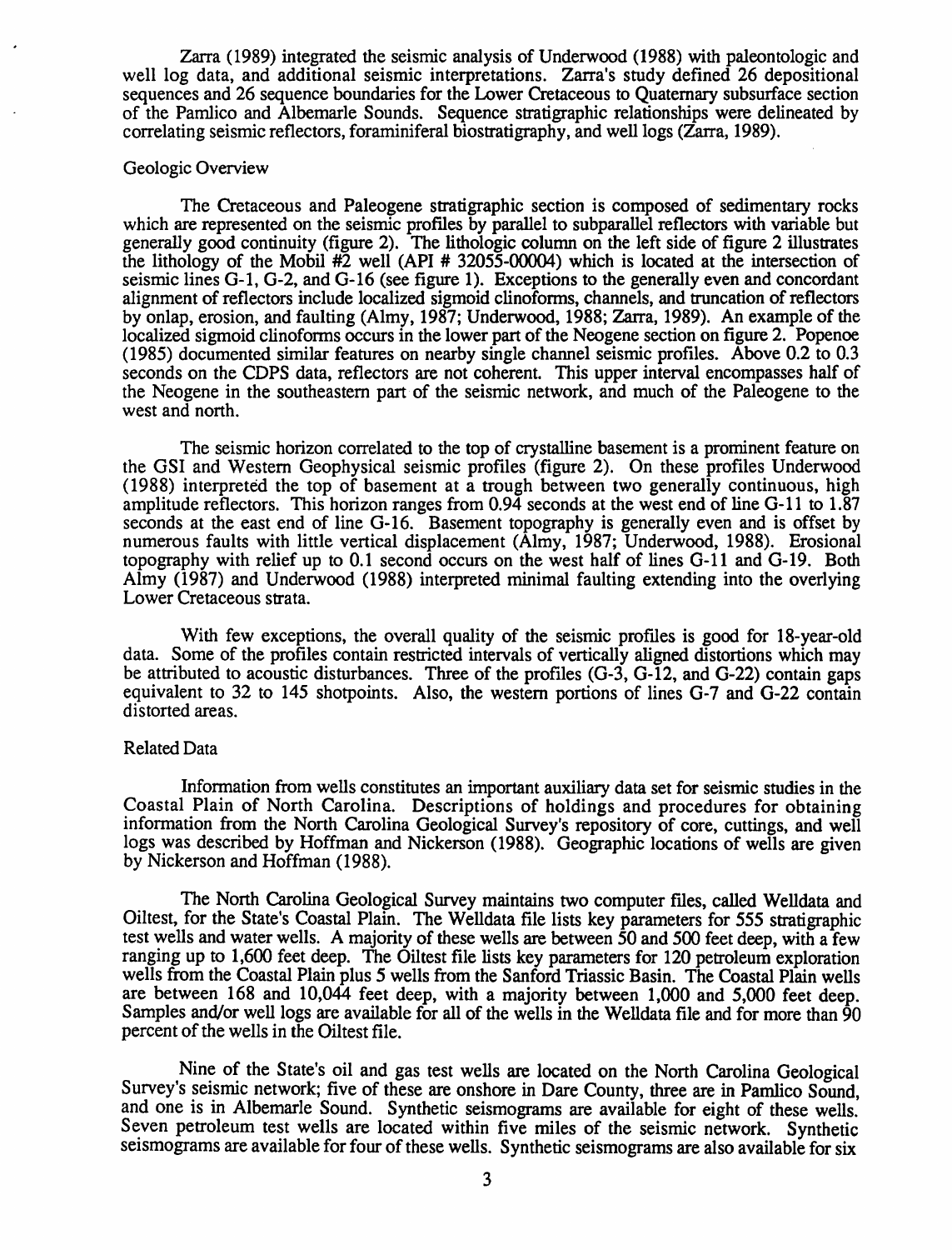

Figure 2. A segment of Seismic line G-2 north of its intersection with seismic lines G-1 and G-16 and the Mobil #2 well. Major seismic packages, and a simplified lithologic log for the Mobil #2 well are shown.

4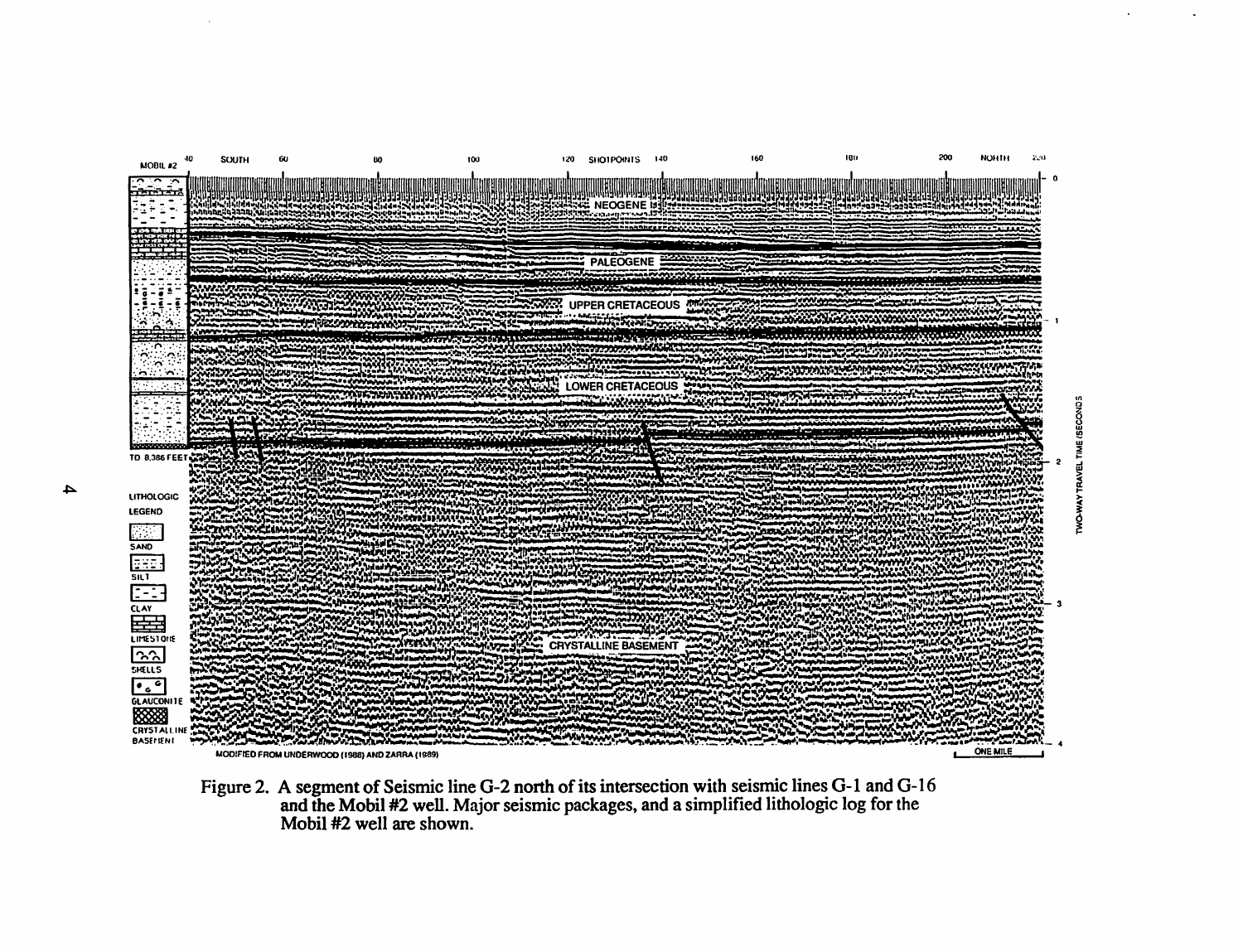additional Coastal Plain wells. These synthetic seismograms are discussed by Hoffman and others (1985) and Almy (1987).

#### OTHER LOCAL SEISMIC-REFLECTION DATA

An abundance of multi-channel and single-channel seismic-reflection data has been collected from North Carolina's continental shelf and adjacent offshore area by the the federal government, various academic institutions, and the petroleum industry. Seismic data acquired by the petroleum industry is, almost without exception, proprietary. However, much of the local seismic-reflection data collected by the federal government and academic institutions are available at one or more of the data repositories listed below. Usually the U. S. Geological Survey's seismic data is released for sale via the National Oceanic and Atmospheric Administration, National Geophysical Data Center (NOAA/NGDC) at Boulder. Available local seismic-reflection data is briefly reviewed below; tracklines or locations for these data are shown in Appendix 2. Seismic lines cited in this section are not on file at the North Carolina Geological Survey.

> National Oceanic and Attnospheric Administration National Geophysical Data Center Marine Geology & Geophysics Division (E/GC3) 325 Broadway Boulder, Colorado 80303

U. S. Geological Survey Data Library Branch of Atlantic Marine Geology Quissett Campus Woods Hole, Massachusetts 02543

Department of Marine, Earth, and Atmospheric Sciences Seismic Data Library North Carolina State University P. O. Box 8208 Raleigh, North Carolina 27695

The U. S. Geological Survey has collected several sets of multi-channel seismic-reflection data offshore from North Carolina. Tracklines of these offshore profiles are shown in Appendix 2a. The cross-hatched tracklines represent USGS/IPOD (International Program of Ocean Drilling) seismic lines. The original profiles for tracklines shown in Appendix 2a are available for examination at the USGS Data Library at Woods Hole. Copies of these data are available from NOAA/NGDC at Boulder.

The NOAA/NGDC has records of additional seismic-reflection data collected from North Carolina's shelf and offshore region by several academic institutions and federal government agencies. Appendix 2b shows tracklines of multi-channel seismic data from Lamont-Doherty Geological Observatory, Woods Hole Oceanographic Institute, and the Minerals Management Service. Appendix 2c shows tracklines of multi-channel seismic data from Scripps Institution of Oceanography, the National Oceanic and Atmospheric Administration, the U.S. Navy, and Texas A & M University. Copies of these data are also available from NOAA/NGDC at Boulder.

The U. S. Geological Survey has made an extensive collection of single-channel seismicreflection data from the North Carolina continental shelf and offshore waters. Tracklines shown in Appendix 2d are representative of the single-channel seismic coverage in this area. Approximately 2,000 miles of the USGS single-channel data are located shoreward of the 200 meter isobath, with a similar amount of data in deeper water (Popenoe, 1985, figure 4-3). Popenoe (1985) analyzed these and other data for his interpretation of Cenozoic depositional history of the North Carolina shelf. The original single-channel seismic data is available for examination at the USGS Data Library at Woods Hole, and copies are available from the NOAA/NGDC at Boulder. Additionally, copies of some of these data are on file at the North Carolina State University, Department of Marine, Earth, and Atmospheric Sciences (NCSU/MEAS) Seismic Data Library.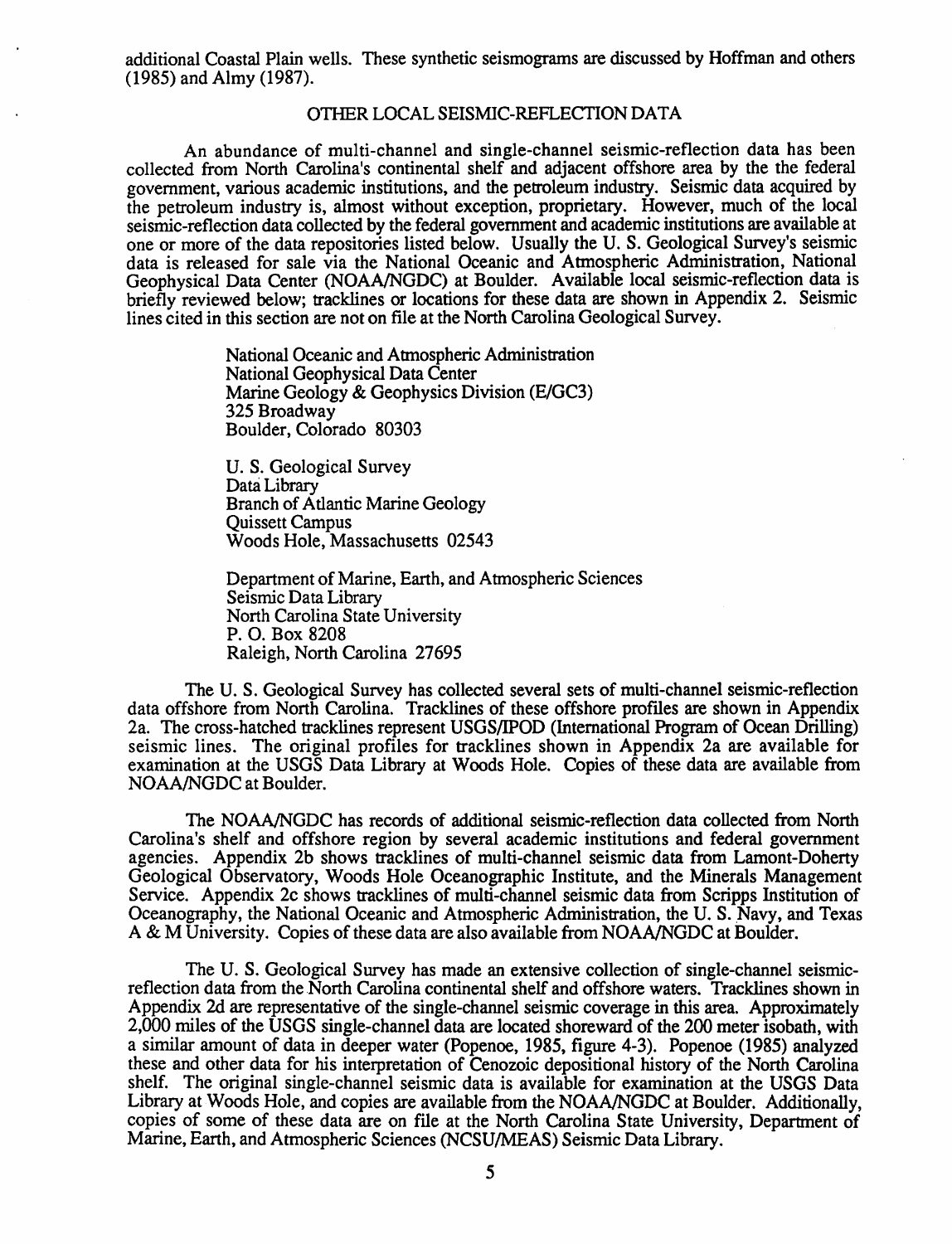An additional set of single-channel seismic data from the Minerals Management Service is shown on Appendix 2a. The stippled areas represent tight grids of high-resolution data recorded at selected Outer Continental Shelf lease sale blocks. Copies of these data are available from NOANNGDC.

Another set of offshore single-channel seismic-reflection profiles is from Cape Lookout to the South Carolina boundary. Approximately 8,000 miles of seismic data from several sources are centered in Onslow Bay and Long Bay, between the coast and the 50 meter isobath (Hine and Riggs, 1986). Miocene strata in this area have been the subject of intensive investigation (Snyder and others, 1988). Copies of most of the single-channel seismic data from the North Carolina continental shelf reside in the seismic data library of the Department of Marine, Earth, and Atmospheric Sciences, North Carolina State University, Raleigh (Stephen W. Snyder, oral communication, 1989).

#### UTILITY OF DATA

Using selected seismic profiles on file at the North Carolina Geological Survey, Alroy (1987) divided the Cretaceous section into five seismic packages. Underwood (1988) divided the Cretaceous and Tertiary section into five seismic packages with different boundaries than those interpreted by Almy (1987). Zarra (1989) refmed Underwood's seismic framework and correlated reflectors to foraminiferal biostratigraphic horizons for the Upper Cretaceous and Paleogene section. While these interpretations demonstrate the utility of this data set, work done to date is not comprehensive. The Digicon seismic lines have not been interpreted. For the remainder of the seismic lines, stratigraphic interpretations of the sedimentary section are preliminary and provide a framework for future studies.

Almy (1987) and Underwood (1988) made preliminary structural interpretations for the top of crystalline basement to gain a better understanding of the overlying sedimentary section. However, little work has been done with most of the basement section, and it is not clear what level of interpretation the seismic-reflection data below the top of crystalline basement will support.

No attempt has been made to tie the North Carolina Geological Survey's seismic-reflection data with adjacent sets of single- or multi-channel seismic-reflection data. However, renewed interest in local offshore petroleum exploration underscores the need for a comprehensive interpretation integrating the Survey's nearshore seismic-reflection data with other sets of multichannel seismic-reflection data located offshore from North Carolina. In addition, a combined interpretation of the Survey's seismic-reflection data and adjacent single-channel seismic-reflection data sets could be used to resolve fine details of the Tertiary depositional systems. Detailed stratigraphic interpretations of this type may also have environmental applications.

### AVAILABILITY OF NORTH CAROLINA GEOLOGICAL SURVEY'S SEISMIC DATA

The seismic-reflection data on file at the North Carolina Geological Survey is available for examination by appointment, and copies of individual seismic lines may be purchased. Limited space is usually available in our sample repository for inspection of seismic lines. For additional information, contact:

> North Carolina Geological Survey Coastal Plain Office 4100 Reedy Creek Road Telephone: (919) 733-7353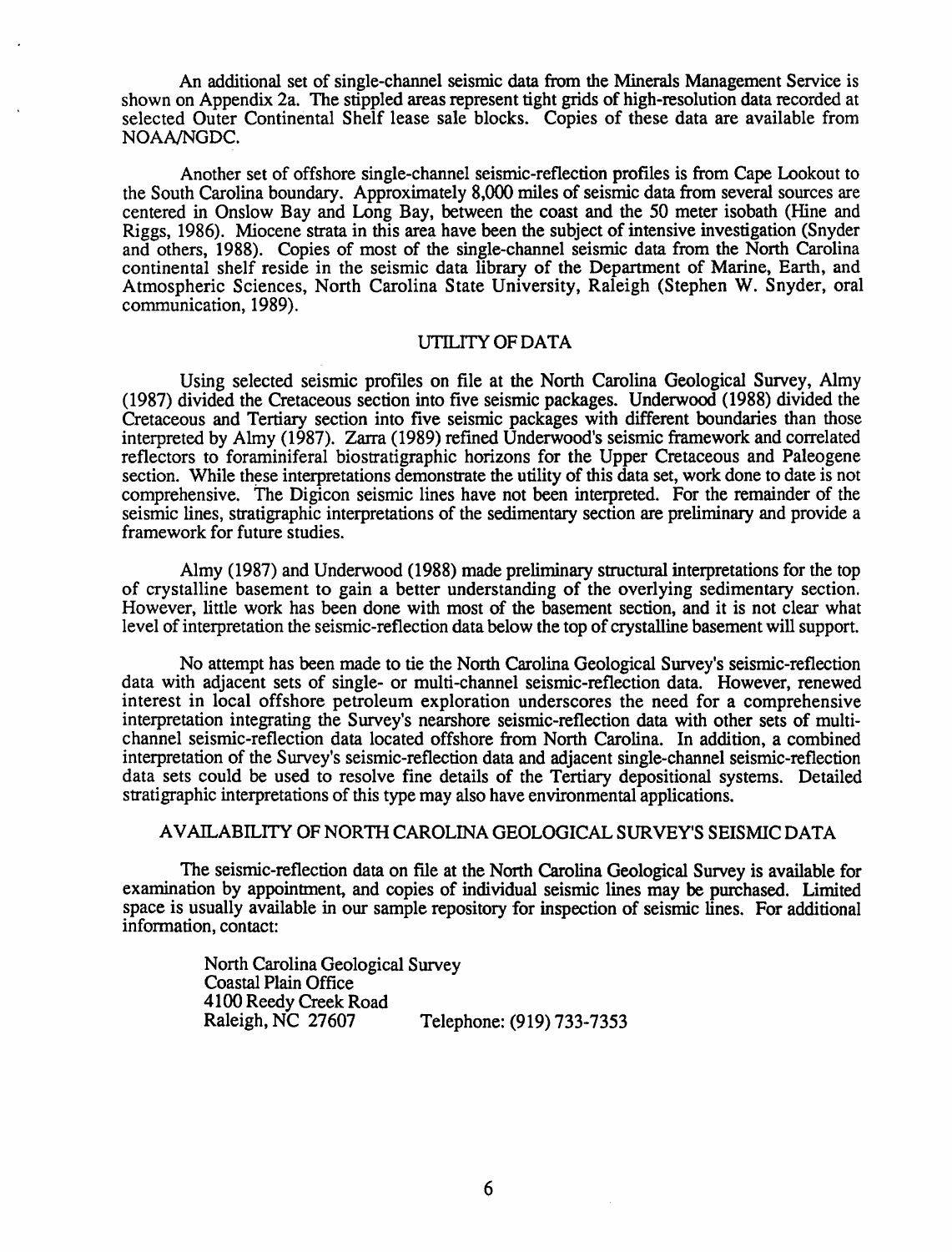#### ACKNOWLEDGEMENTS

The North Carolina Geological Survey acknowledges the donation of 597 miles of multichannel seismic-reflection profiles from Cities Service Oil Company. The author is grateful to Peter Popenoe, Stephen W. Snyder, and the staff of the National Geophysical Data Center for providing infonnation on local seismic-reflection data. Review comments from Edward R. Burt, Charles W. Hoffman, Carl E. Merschat, and Jeffrey C. Reid significantly improved the organization and clarity of this report.

#### **REFERENCES**

- Almy, C. C., Jr., 1987, Lithostratigraphic-seismic evaluation of hydrocarbon potential, North Carolina coastal and continental margins: North Carolina Geological Survey Open-File Report 87-3 18 p.
- Hine, A. C., and Riggs, S. R. (editors), 1986, Geologic framework, Cenozoic history, and modern processes of sedimentation on the North Carolina continental margin: in Textoris, D. A. (editor), SEPM Field Guidebooks, Third Annual Midyear Meeting, Society of Economic Paleontologists and Mineralogists, p. 129-194.
- Hoffman, C. W., Almy, C. C., *Ir,* and Brown, P. M., 1985, Elements of the subsurface geologic framework of a segment of the North Carolina outer Coastal Plain and adjacent continental shelf: North Carolina Geological Survey interim administrative report, AASG/MMS Project R-84-1, unpublished, 55 p.
- Hoffman, C. W., and Nickerson, I. G., 1988, North Carolina Geological Survey repository of core, cuttings, and well logs: North Carolina Geological Survey Open-File Report 88-1, 5 p.
- Nickerson, J. G., and Hoffman, C. W., 1988, North Carolina Geological Survey database maps: North Carolina Geological Survey Open-File Report 88-2, a-f, 6 p.
- Popenoe, P., 1985, Cenozoic depositional and structural history of the North Carolina margin from seismic-stratigraphic analysis, in Poag, C.W. (editor), Geologic evolution of the U. S. Atlantic margin: New York, Van Nostrand Reinhold Co., 383 p.
- Popenoe, P., 1983, Description of a high-resolution seismic reflection profile collected between the Chesapeake Bay, Virginia and Cape Romaine, South Carolina Sept. 26 to Oct. 2, 1981 (Cruise RV Gyre 81-G-14): U. S. Geological Survey Open-File Report 83-514, 3 p.
- Popenoe, P., and Meyer, F. W., 1983, Description of single-channel high-resolution seismicreflection data collected from the Continental Shelf, Slope, and upper Rise between Cape Hatteras, North Carolina and Norfolk, Virginia; and Vero Beach and Miami, Florida (Cruise 80-G-9): U.S.Geological Survey Open-File Report 83-515, 4 p.
- Popenoe, P., and Ward, L. W., 1983, Description of high-resolution seismic reflection data collected in Albemarle and Croatan Sounds, North Carolina (Cruise NE-82-1): U. S. Geological Survey Open-File Report 83-513, 3 p.
- Sheridan, R. E., Grow, J. A., and Klitgord, K. D., 1988, Geophysical Data: in Sheridan, R. E., and Grow, 1. E., (editors), The geology of North America, Volume 1-2, The Atlantic continental margin, U. S.: Boulder, Colorado, Geological Society of America, p. 177-196.
- Snyder, S. W., Mallette. P. M., Snyder, S. W., Hine, A. C., and Riggs, S. R., 1988, Overview of seismic stratigraphy and lithofacies relationships in Pungo River Formation sediments of Onslow Bay, North Carolina Continental Shelf, in Snyder, S. W., (editor), Micropaleontology of Miocene sediments in the shallow subsurface of Onslow Bay, North Carolina Continental Shelf: Cushman Foundation for Foraminiferal Research Special Publication 25, p. 1-14.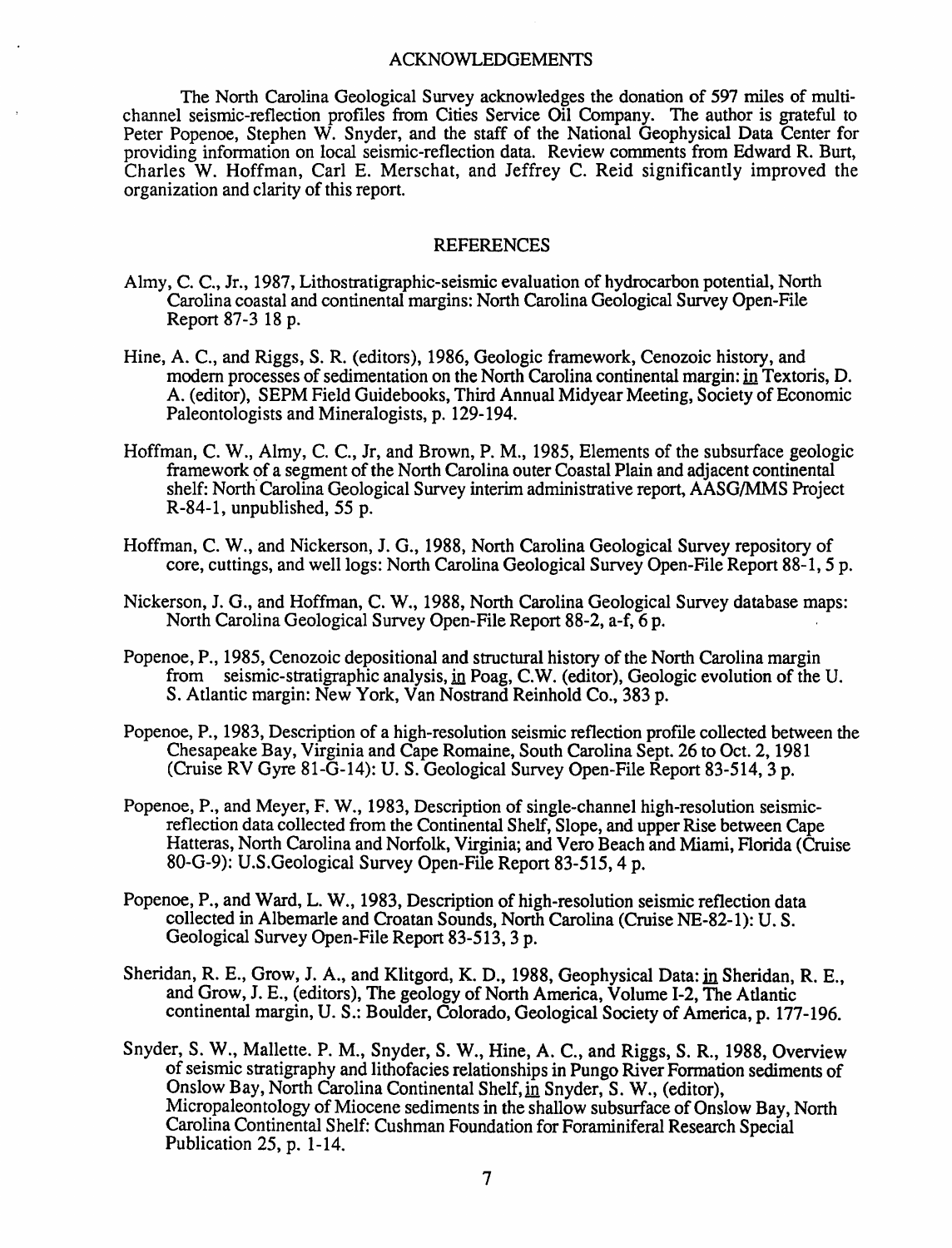Underwood, W. D., 1988, North Carolina Geological Survey AASG/MMS phase 4 fmal report: unpublished contractual report to North Carolina Geological Survey, 14 p.

 $\cdot$ 

 $\bar{z}$ 

Zarra, L., 1989, Sequence stratigraphy and foraminiferal biostratigraphy for selected wells in the Albemarle Embayment, North Carolina: North Carolina Geological Survey Open-File Report 89-5, 48 p.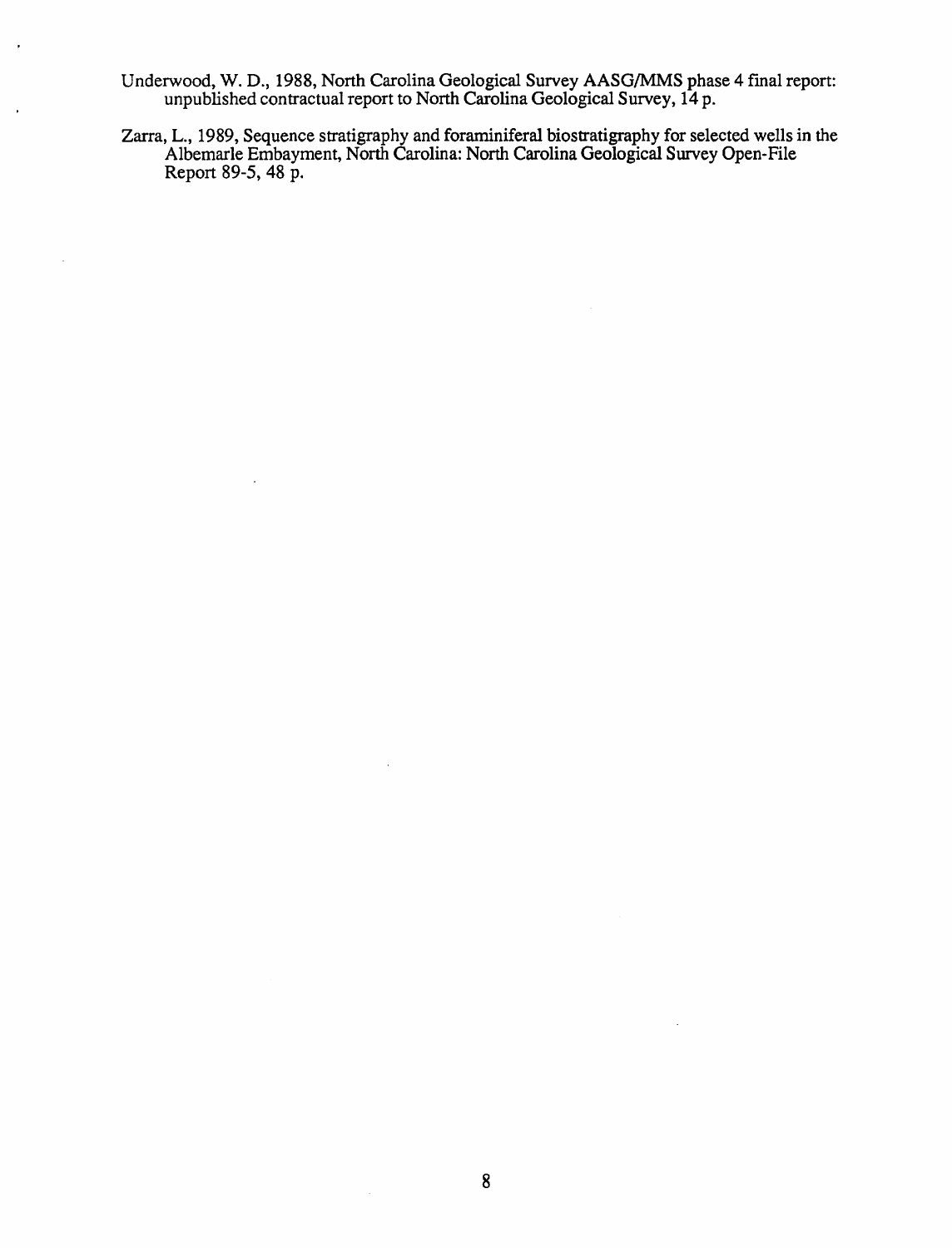$\bar{\pmb{\cdot}}$ 

 $\bar{\mathbf{v}}$ 

| SEISMIC I<br><b>LINE</b> | <b>SHOTPOINTS</b>         | <b>ILENGTHI</b> | <b>DEPTH</b>  | <b>I VERTICALI</b><br><b>SCALE</b><br>$\mathbf{I}$ | ORIGINAL            |                         |
|--------------------------|---------------------------|-----------------|---------------|----------------------------------------------------|---------------------|-------------------------|
|                          |                           |                 | ı             | ı                                                  | I LENGTH I WIDTH    |                         |
|                          |                           |                 |               | MILES   SECONDS   SEC/INCH   INCHES INCHES         |                     |                         |
| $D-1$                    | 101-757                   | 30.9<br>I       | 7.0<br>I<br>t | 2.5<br>I                                           | 44                  | 24<br>I<br>I            |
| $D-2$                    | 101-583                   | 31.6            | 7.0<br>I      | 2.5<br>ŧ<br>I                                      | 33                  | 24<br>ı<br>ı            |
| $D-3$                    | 101-292                   | 12.3            | 7.0<br>ţ      | 2.5<br>ł<br>ł                                      | 15                  | 24<br>I                 |
| $D-4$                    | 101-458                   | 23.2            | 7.0<br>I      | 2.5<br>ı                                           | 26<br>$\mathsf{l}$  | 24<br>I                 |
| $D-4$                    | 101-458                   |                 | 3.0           | 5.0                                                | 47<br>I             | 17<br>L                 |
| $D-4$                    | 101-458                   |                 | 3.0<br>i      | 7.5<br>I                                           | 91<br>1             | 32<br>I                 |
| $D-5$                    | 130-495                   | 23.7            | 7.0<br>ł      | 2.5<br>ı<br>ı                                      | 26                  | I<br>24                 |
| $D-6$                    | 101-775                   | 44.1            | 7.0<br>I      | 2.5<br>I<br>I                                      | 46                  | 24<br>I                 |
| $G-1-A$                  | $116-135$                 | 22.3            | 4.0<br>I      | 7.5<br>l<br>1                                      | 37                  | 35<br>I                 |
| $G-1-B$                  | $136-403$                 |                 | 4.0           | 7.5<br>ı                                           | 94                  | 35<br>I                 |
| $G-2-A$                  | 246-354                   | 20.0            | 4.0           | 7.5<br>I                                           | 36                  | 35<br>ł                 |
| $G-2-B$                  | $1 - 26 - 308$            |                 | 4.0           | 7.5<br>I                                           | 85                  | 35<br>I                 |
| $G-2-C$                  | $1 - 26 - 354$            |                 | 4.0           | 5.0<br>I<br>1                                      | 70                  | 24<br>ı                 |
| $G-2-D$                  | $1 - 26 - 354$            |                 | 4.0           | 7.5<br>ı                                           | 106<br>1            | 37<br>t                 |
| $G-3-A$                  | 88-251; 289-422           | 42.5            | 4.0           | 7.5                                                | 93<br>$\mathbf{I}$  | 35<br>I                 |
| $G-3-B$                  | 1381-519; 588-745         |                 | 4.0           | 7.5<br>ı                                           | 93<br>$\mathbf{I}$  | 35<br>I                 |
| $G-3-C$                  | 726-834                   |                 | 4.0           | 7.5<br>I                                           | 31<br>I             | 35<br>ł                 |
| $G-3-D$                  | $188 - 834$               |                 | 4.0           | 5.0<br>I                                           | ł<br>132            | 24<br>$\mathbf{I}$<br>ı |
| $G-3-E$                  | $188 - 834$               |                 | 4.0           | 7.5<br>I                                           | 197<br>1            | 37<br>L                 |
| $G-4-A$                  | 119-283                   | 23.0            | 4.0           | 7.5<br>ı                                           | 49<br>$\mathbf{I}$  | 35<br>L                 |
| $G-4-B$                  | 143-508                   |                 | 4.0           | 7.5<br>I                                           | I<br>94             | 35<br>I                 |
| $G-4-C$                  | 119-508                   |                 | 4.0           | 5.0                                                | 72<br>1             | 24<br>I                 |
| $G-4-D$                  | 119-508                   |                 | 4.0           | 7.5<br>ı                                           | $\mathsf{l}$<br>108 | 37<br>ı                 |
| $G-5$                    | $1 - 26 - 247$            | 14.1            | 4.0           | 7.5<br>I                                           | 78<br>$\mathsf{l}$  | 35<br>ł                 |
| $G-7$                    | $1121 - 621$              | 27.3            | 4.0           | 7.5                                                | 138<br>$\mathsf{l}$ | 35<br>1                 |
| $G-8-A$                  | $151-395$                 | 64.6            |               | ı                                                  | 95                  | I                       |
| $G-8-B$                  | 369-771                   |                 | 4.0<br>I      | 7.5                                                | $\mathsf{l}$        | 35                      |
| $G-8-C$                  | 717-850                   |                 | 4.0           | 7.5<br>ı                                           | 102<br>$\mathsf{l}$ | 35<br>ı                 |
|                          |                           |                 | 4.0           | 7.5                                                | 34<br>$\mathsf{l}$  | 35<br>ł                 |
| $G-8-D$                  | 1797-1188                 |                 | 4.0           | 7.5                                                | 101<br>J            | 35<br>l                 |
| $G-9-A$                  | $149-188$                 | 7.7             | 4.0           | 7.5                                                | 45<br>ı             | 35<br>ı                 |
| $G-9-B$                  | $149-188$                 |                 | 4.0           | 5.0<br>1                                           | 30<br>I             | 24<br>I                 |
| $G-10-A$                 | 105-176                   | 23.7            | 4.0           | 7.5<br>ı<br>ł                                      | 26                  | 35<br>I                 |
| $G-10-B$                 | 158-515                   |                 | 4.0           | 7.5<br>I<br>I                                      | 91                  | 35<br>I                 |
| $G-11-A$                 | $124 - 343$               | 37.8            | 4.0<br>ŧ      | 7.5<br>I<br>ı                                      | 90                  | 35<br>ł                 |
| $G-11-B$                 | 296-682                   |                 | 4.0           | 7.5<br>ł<br>ı                                      | 99                  | 35<br>I                 |
| $G-12-A$                 | $12-287$                  | 35.9            | 4.0<br>ı      | 7.5<br>I<br>ı                                      | 77                  | 35<br>ı<br>I            |
| $G-12-B$                 | 1223-299; 343-632         |                 | 4.0<br>ł      | 7.5<br>I                                           | 97                  | ł<br>35                 |
| $G-13$                   | 107-230                   | 7.1             | 4.0           | 7.5                                                | 40                  | 35<br>ı                 |
| $G-16$                   | $1 - 12 - 77$             | 4.6             | 4.0           | 7.5                                                | 32                  | 35<br>ı                 |
| G-19-A                   | 9-258                     | 28.9            | 4.0<br>ł      | 7.5                                                | 71                  | 35<br>f                 |
| $G-19-B$                 | 1 153-493                 |                 | 4.0           | 7.5                                                | 94                  | $\mathsf{l}$<br>35      |
| $G-22-A$                 | $159-136$                 | 28.2            | 4.0           | 7.5                                                | 22                  | $\mathsf{l}$<br>35      |
| $G-22-B$                 | 200-357; 389-523; 668-690 |                 | 4.0           | 7.5                                                | 94                  | 35<br>I                 |
| $G-24$                   | $192 - 188$               | 5.7             | 4.0           | 7.5                                                | 34                  | 35<br>ſ                 |
| $W-3-A$                  | $1103 - 292$              | 11.9<br>ł       | 3.0           | 7.5                                                | 55                  | 29<br>ł                 |
| $W-3-B$                  | 103-292                   |                 | 3.0           | 5.0                                                | 37                  | I<br>17                 |
| $W-23-A$                 | 103-526                   | 26.1<br>I       | 3.0           | 7.5<br>I                                           | 116                 | 32<br>I                 |
| $W-23-B$                 | 103-526                   | I               | 3.0<br>l      | 5.0<br>I                                           | 77                  | I<br>17<br>I            |

Appendix 1. Key parameters which characterize seismic lines on file at the North Carolina Geological Survey.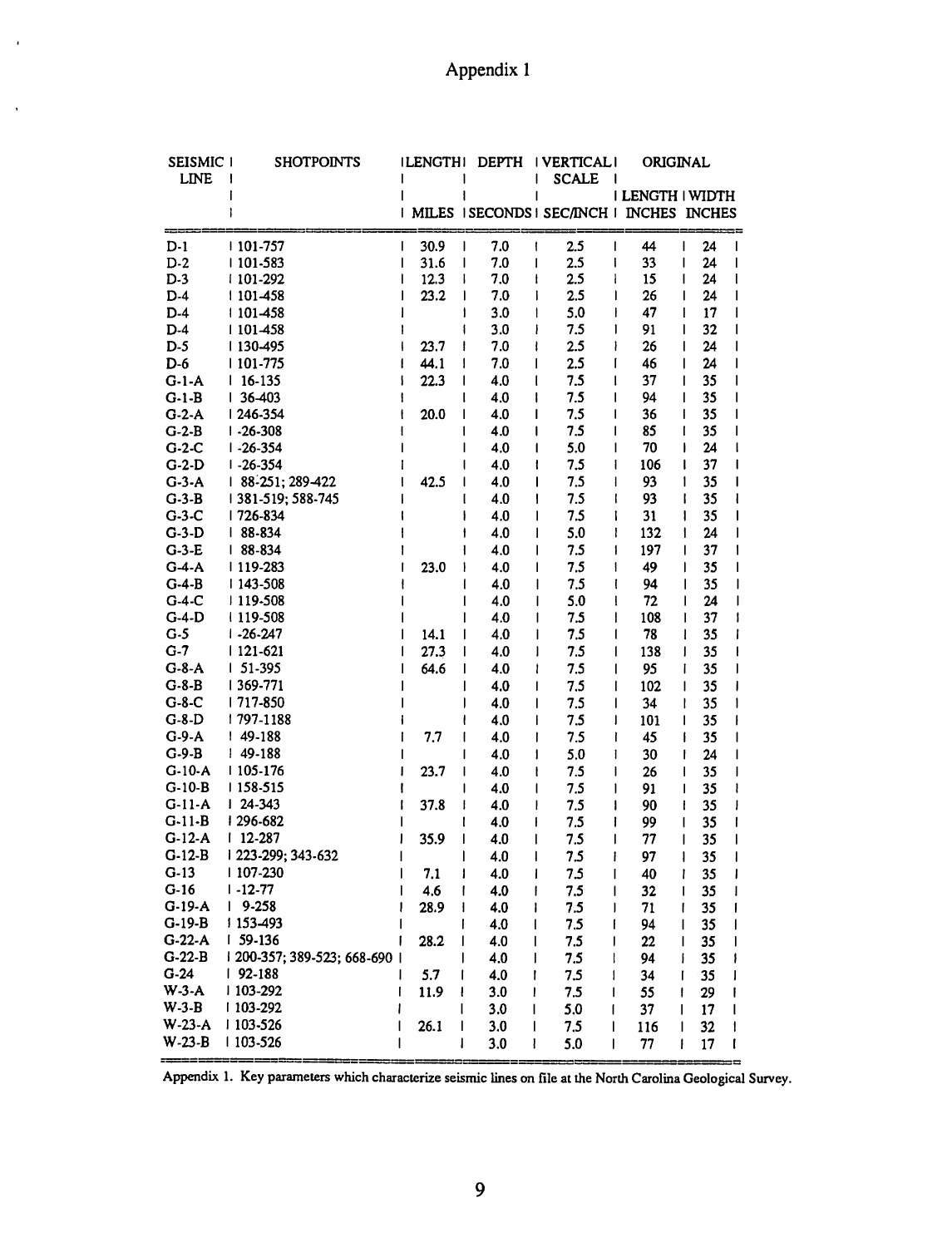

Appendix 2A. Location maps for available seismic data from the North Carolina continental shelf and adjacent offshore area. Solid lines represent tracklines of selected U. S. Geological Survey multi-channel seismic-reflection profiles from the Nonh Carolina shelf and adjacent offshore area (P. Popenoe, written communication, 1989; NOAA/National Geophysical Data Center, written communication, 1989). Cross-hatched lines represent tracklines of U. S. Geological Survey/International Program of Ocean Drilling (IPOD) multi-channel seismic-reflection profiles. Stippled areas represent closely spaced grids of Minerals Management Services single-channel seismic reflection profiles (NOAA/National Geophysical Data Center, written communication, 1989).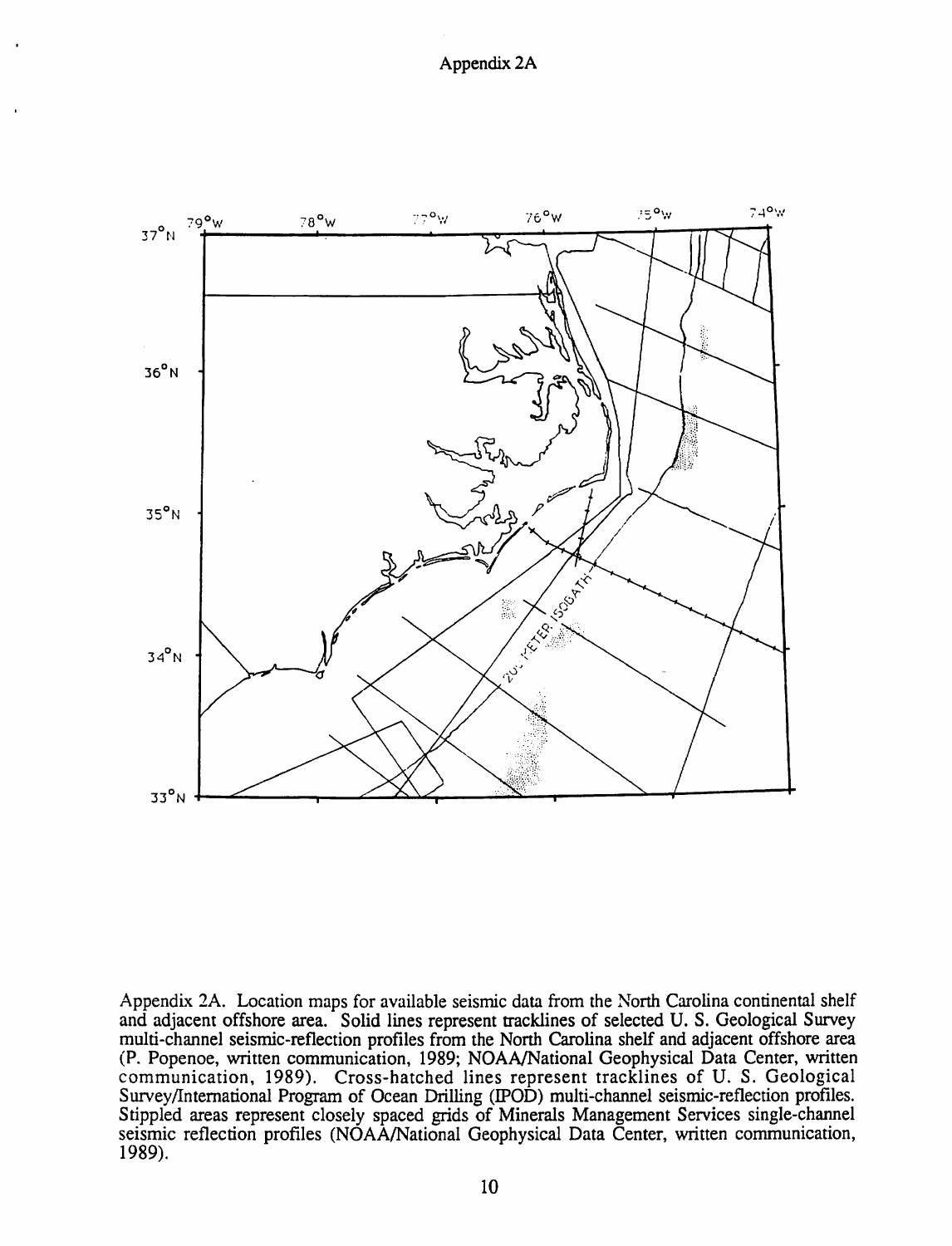

Appendix 2B. Location maps for available seismic data from the North Carolina continental shelf and adjacent offshore area. Solid lines represent tracklines of multi-channel seismic-reflection profiles from the North Carolina shelf and adjacent offshore area on file at the NOAA/National Geophysical Data Center. Tracklines without numbered labels are from Lamont-Doherty Geological Observatory, tracklines labeled with a number one are from Woods Hole Oceanographic Institute, and tracklines labeled with a number two are from the Minerals Management Service (NOAA/National Geophysical Data Center, written communication, 1989).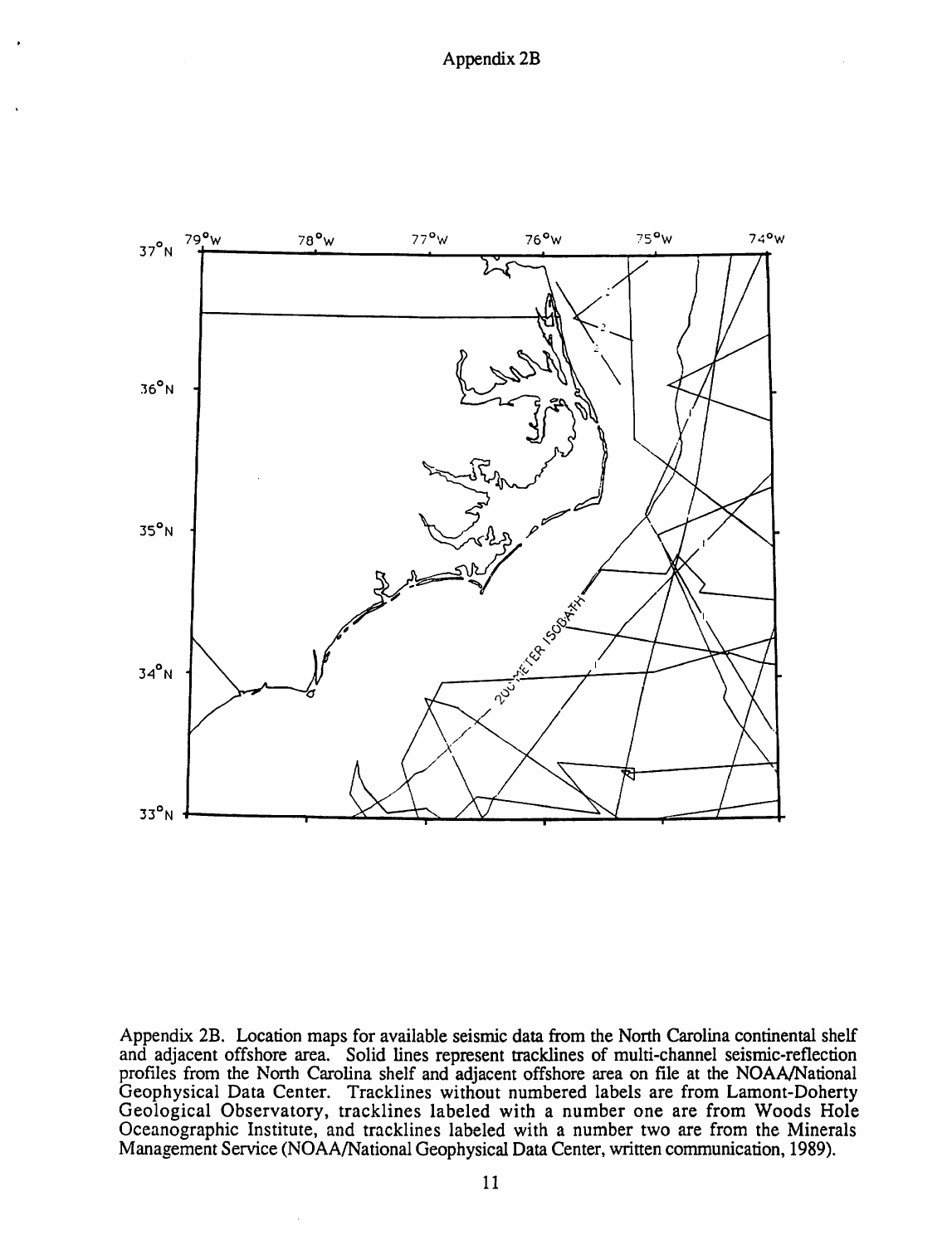

Appendix 2C. Location maps for available seismic data from the North Carolina continental shelf and adjacent offshore area. Solid lines represent tracklines of multi-channel seismic-reflection profiles from the North Carolina shelf and adjacent offshore area on file at the NOAA/National Geophysical Data Center. Tracklines without numbered labels are from Scripps Institution of Oceanography, tracklines labeled with a number three are from the U. S. Navy, tracklines labeled with a number four are from the National Oceanic and Atmospheric Administration, and tracklines labeled with a number five are from Texas A & M University (NOAA/National Geophysical Data Center, written communication, 1989).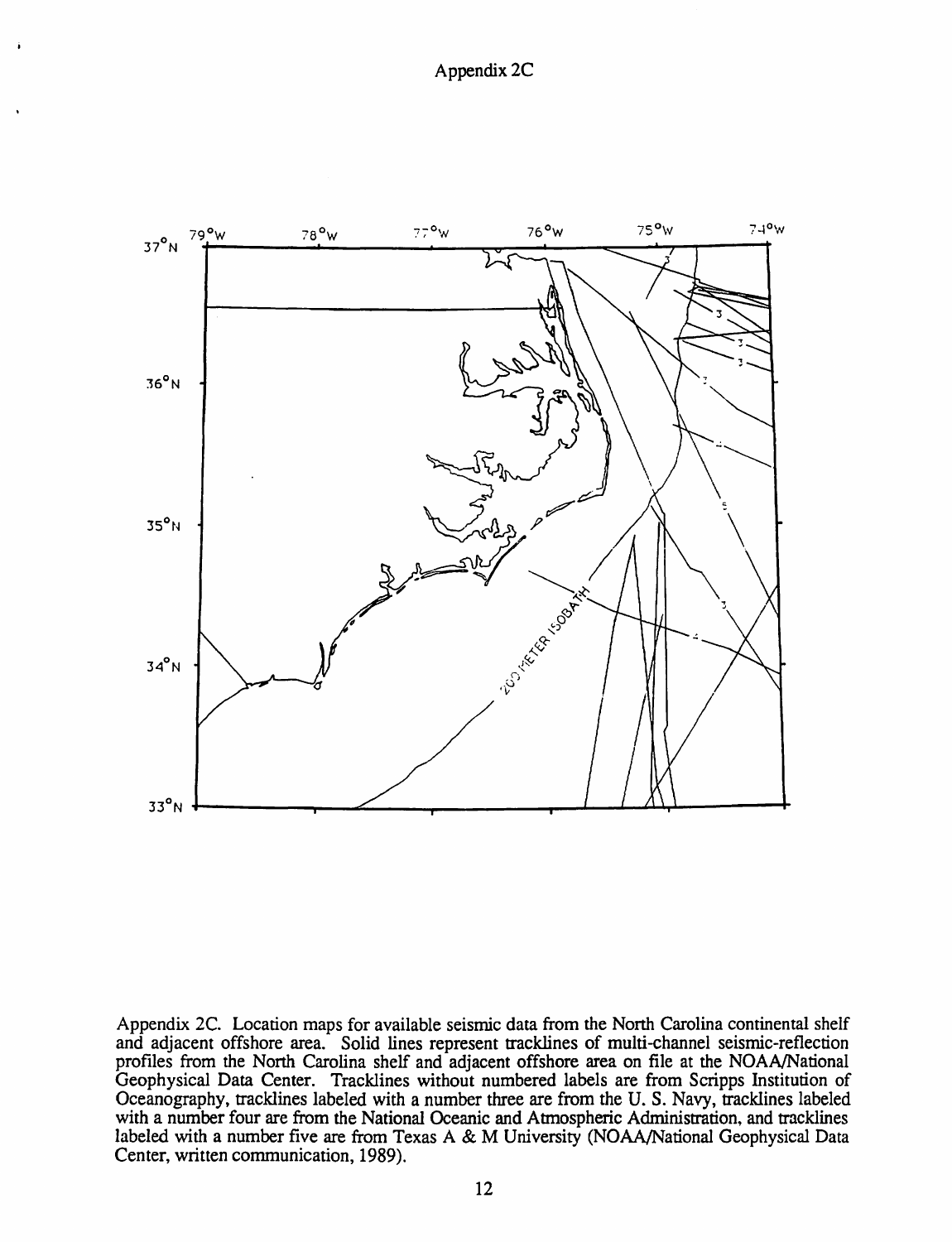þ



Appendix 2D. Location maps for available seismic data from the North Carolina continental shelf and adjacent offshore area. Solid lines represent tracklines of selected U. S. Geological Survey single-channel seismic-reflection profiles from the North Carolina shelf and adjacent offshore area (Popenoe, 1983; Popenoe and Meyer, 1983; Popenoe and Ward, 1983; Popenoe, 1985). These data are available at NOAAlNational Geophysical Data Center and additional coverage in this area is available for study at the U. S. Geological Survey at Woods Hole (Popenoe, written communication 1989).